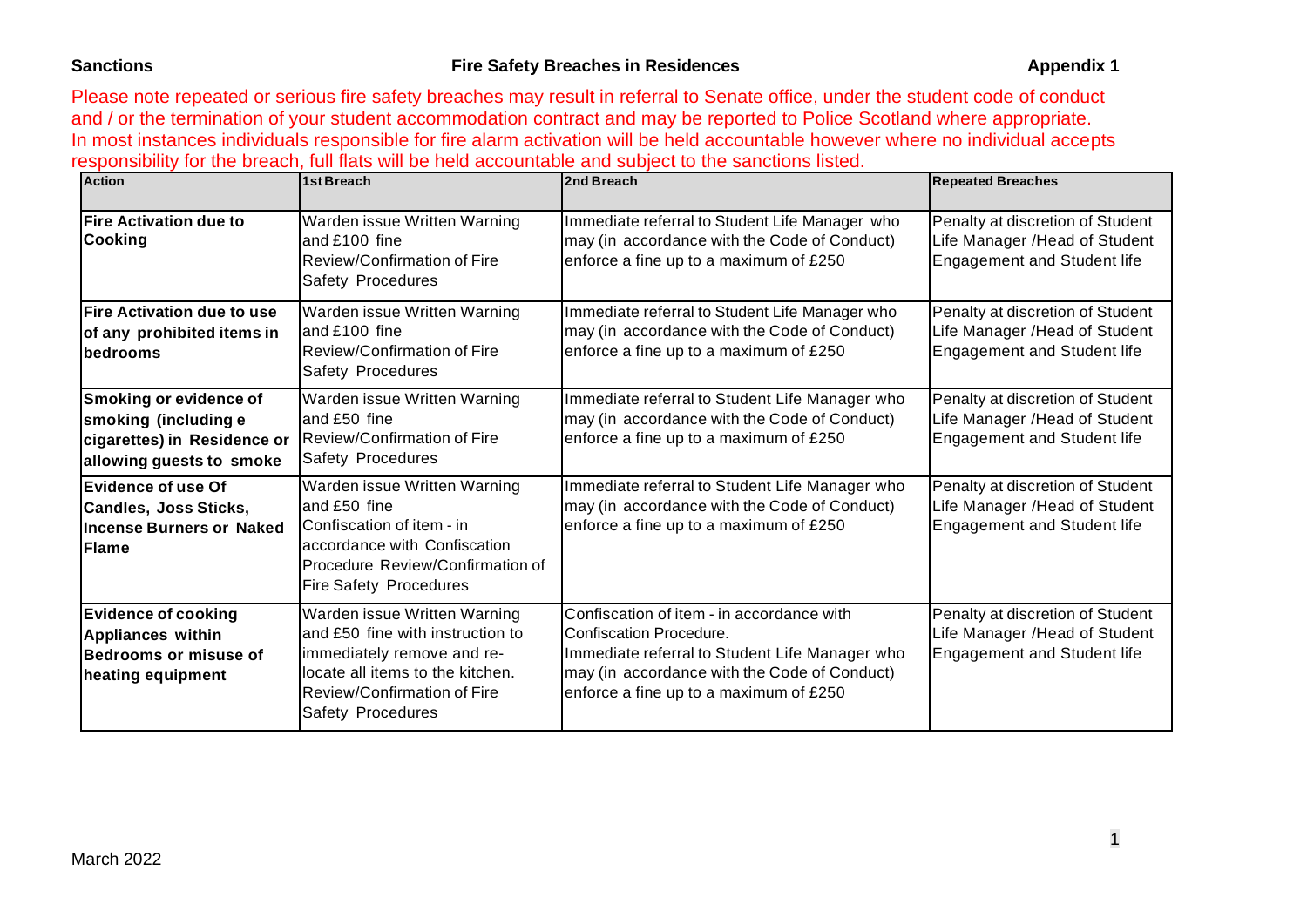| <b>Detector Interference</b>                        | Charged the cost of engineer to<br>rectify damage and reset control<br>panel.<br>Warden issue Written Warning<br>and £100 fine                                                                                                      | Referral to Student Life Manager in conjunction<br>with University Fire Officer who may (in<br>accordance with the Code of Conduct) enforce a<br>fine up to a maximum of £250                                  | Penalty at discretion of Student<br>lfe Manager /Head of Student<br>Engagement and Student life                                                                                   |
|-----------------------------------------------------|-------------------------------------------------------------------------------------------------------------------------------------------------------------------------------------------------------------------------------------|----------------------------------------------------------------------------------------------------------------------------------------------------------------------------------------------------------------|-----------------------------------------------------------------------------------------------------------------------------------------------------------------------------------|
| <b>Malicious Use of Fire</b><br><b>Alarm System</b> | Referral to Student Life Manager<br>/Head of Student Engagement<br>and Student life in conjunction<br>with University Fire Officer who<br>may (in accordance with the Code<br>of Conduct) enforce a fine up to a<br>maximum of £250 | Penalty at discretion of Student Life Manager /<br>Head of Student Engagement and Student life                                                                                                                 |                                                                                                                                                                                   |
| Malicious Use of<br>Fire<br><b>Extinguishers</b>    | Charged the cost to rectify damage<br>and reset control panel.<br>Warden issue Written Warning<br>and £100 fine                                                                                                                     | Referral to Student Life Manager in conjunction with Penalty at discretion of Student<br>University Fire Officer who may (in accordance with<br>the Code of Conduct) enforce a fine up to a<br>maximum of £250 | Life Manager / Head of Student<br><b>Engagement and Student life</b>                                                                                                              |
| <b>Fairy Lights and</b><br>portable heaters         | Confiscation of item - in<br>accordance with Confiscation<br>Procedure Review/Confirmation<br>of Fire Safety Procedures                                                                                                             | Warden issue Written Warning and £50 fine<br>Review/Confirmation of Fire Safety<br>Procedures                                                                                                                  | <b>Refer to Student Life</b><br>Manager who may (in<br>accordance with the Code of<br>Conduct) enforce a fine up to<br>a maximum of £250                                          |
| <b>Soft Furnishings within</b><br><b>Kitchens</b>   | Confiscation of item - in<br>accordance with Confiscation<br>Procedure Review/Confirmation<br>of Fire Safety Procedures                                                                                                             | Warden issue Written Warning and £50 fine<br>Review/Confirmation of Fire Safety<br><b>Procedures</b>                                                                                                           | Refer to Student Life<br>Manager who may (in<br>accordance with the Code of<br>Conduct) enforce a fine up to<br>a maximum of £250                                                 |
| <b>Obstructing Fire</b><br>Doors/Escape Routes      | Living Support issue Verbal<br>Warning Review/Confirmation<br>of Fire Safety Procedures                                                                                                                                             | Warden issue Written Warning and £100 fine<br>Review/Confirmation of Fire Safety<br>Procedures                                                                                                                 | Refer to Student Life Manager<br>/Head of Student Engagement<br>and Student life who may (in<br>accordance with the Code of<br>Conduct) enforce a fine up to<br>a maximum of £250 |